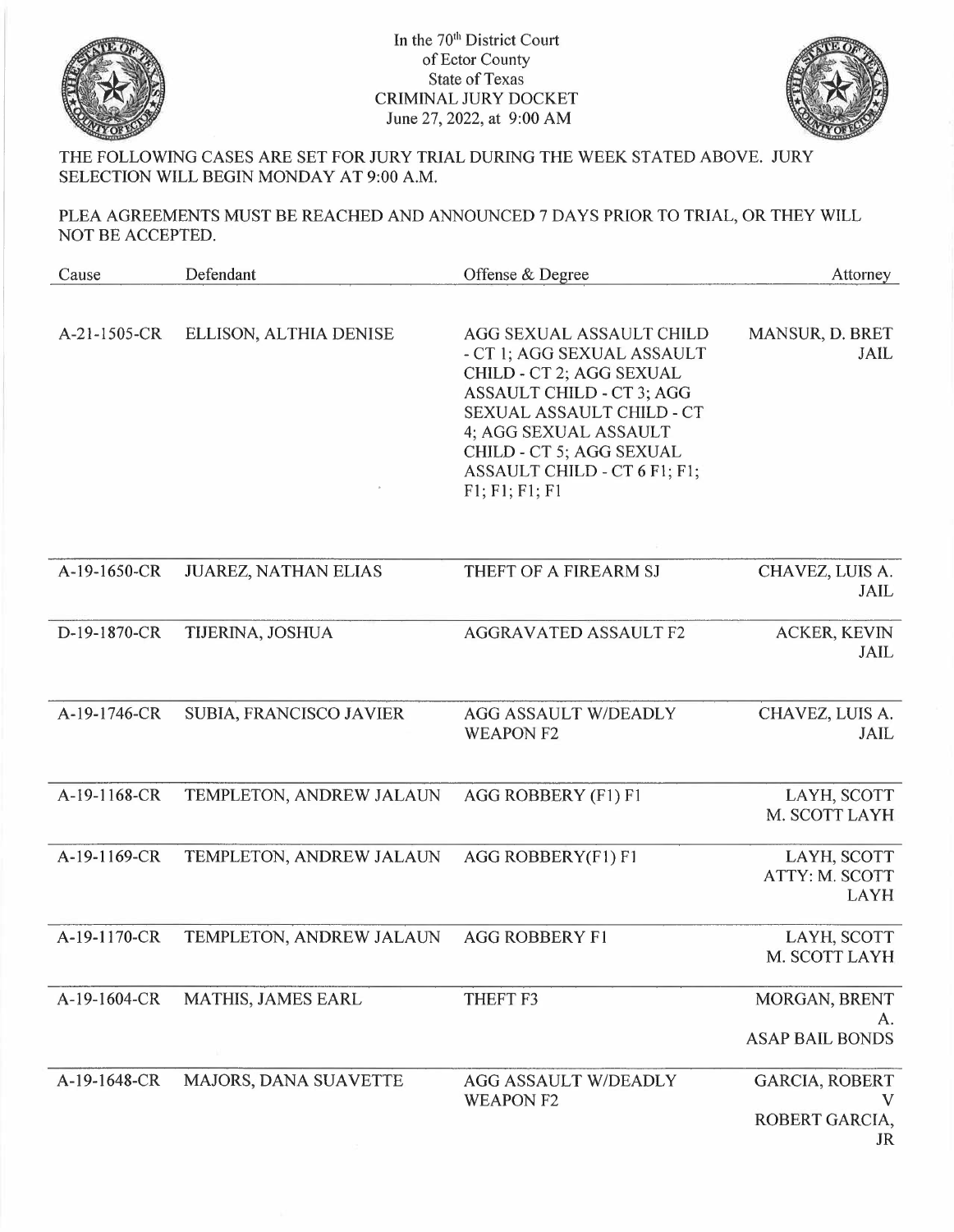| A-19-1655-CR | BEJARANO, VICTOR         | <b>AGG ASSAULT W/DEADLY</b><br><b>WEAPON F2</b>                                                                                  | SPURGIN,<br>STEPHEN W.<br><b>ASA BONDING</b>                           |
|--------------|--------------------------|----------------------------------------------------------------------------------------------------------------------------------|------------------------------------------------------------------------|
| A-19-1656-CR | BEJARANO, VICTOR         | <b>AGG ASSAULT W/DEADLY</b><br><b>WEAPON F2</b>                                                                                  | SPURGIN,<br>STEPHEN W.<br><b>ASA BONDING</b>                           |
| A-19-1663-CR | <b>SALINAS, JOEL</b>     | <b>TAMPER/FABRICATE PHYS</b><br><b>EVID W/INTENT TO IMPAIR F3</b>                                                                | GARCIA, ROBERT<br><b>AMIGO'S BONDING</b>                               |
| A-19-1724-CR | COURSEY, ALTON RAY       | <b>ASSAULT FAMILY/HOUSEHOLD</b><br>MEMBER PREV CONVIAT-<br>COUNT 1; ASSAULT IMPEDE<br>BREATH AND CIRCULATION -<br>COUNT 2 F3; F3 | CURRY, JOHANNA<br><b>ASA BONDING</b>                                   |
| A-19-1730-CR | RILEY, KRISTINA TIARA    | <b>AGG ROBBERY F1</b>                                                                                                            | WILDMAN,<br>PHILLIP, Jr.<br>PHILLIP WILDMAN,<br>JR.                    |
| A-19-1744-CR | WALKER, ASHLYN FAITH     | <b>BURGLARY OF</b><br>HABITATION(F2) F2                                                                                          | LEACH, JASON<br><b>ASA BONDING</b>                                     |
| A-19-1749-CR | <b>SILVAS, DAVID</b>     | <b>AGG ASSAULT W/DEADLY</b><br><b>WEAPON F2</b>                                                                                  | MCLEAISH,<br><b>MICHAEL LOUIS</b><br><b>ASA BONDING</b>                |
| A-19-1750-CR | <b>SILVAS, DAVID</b>     | MURDER (F1) F1                                                                                                                   | MCLEAISH,<br><b>MICHAEL LOUIS</b><br><b>MICHAEL</b><br><b>MCLEAISH</b> |
| A-19-1751-CR | SCHUETZ, ALLISON VINCENT | <b>INJURY</b><br>CHILD/ELDERLY/DISABLE<br>W/INT BODILY INJ (FV)(F3) F3                                                           | ROBBINS, KELSEY<br><b>JEWELL</b><br><b>ASA BONDING</b>                 |
| A-19-1752-CR | RODRIGUEZ, FERNANDO      | <b>BURGLARY OF HABITATION F2</b>                                                                                                 | CHAVEZ, TONY<br>TONY CHAVEZ                                            |
| A-19-1754-CR | RODRIGUEZ, ANGELICA      | <b>BURGLARY OF</b><br>HABITATION(F2) F2                                                                                          | LAYH, SCOTT<br><b>ASA BONDING</b>                                      |
| A-19-1756-CR | RAMIREZ, JOSE ANGEL      | <b>FAIL TO STOP AND RENDER</b><br><b>AID Felony Unassigned</b>                                                                   | CHAVEZ, TONY<br><b>TONY CHAVEZ</b>                                     |